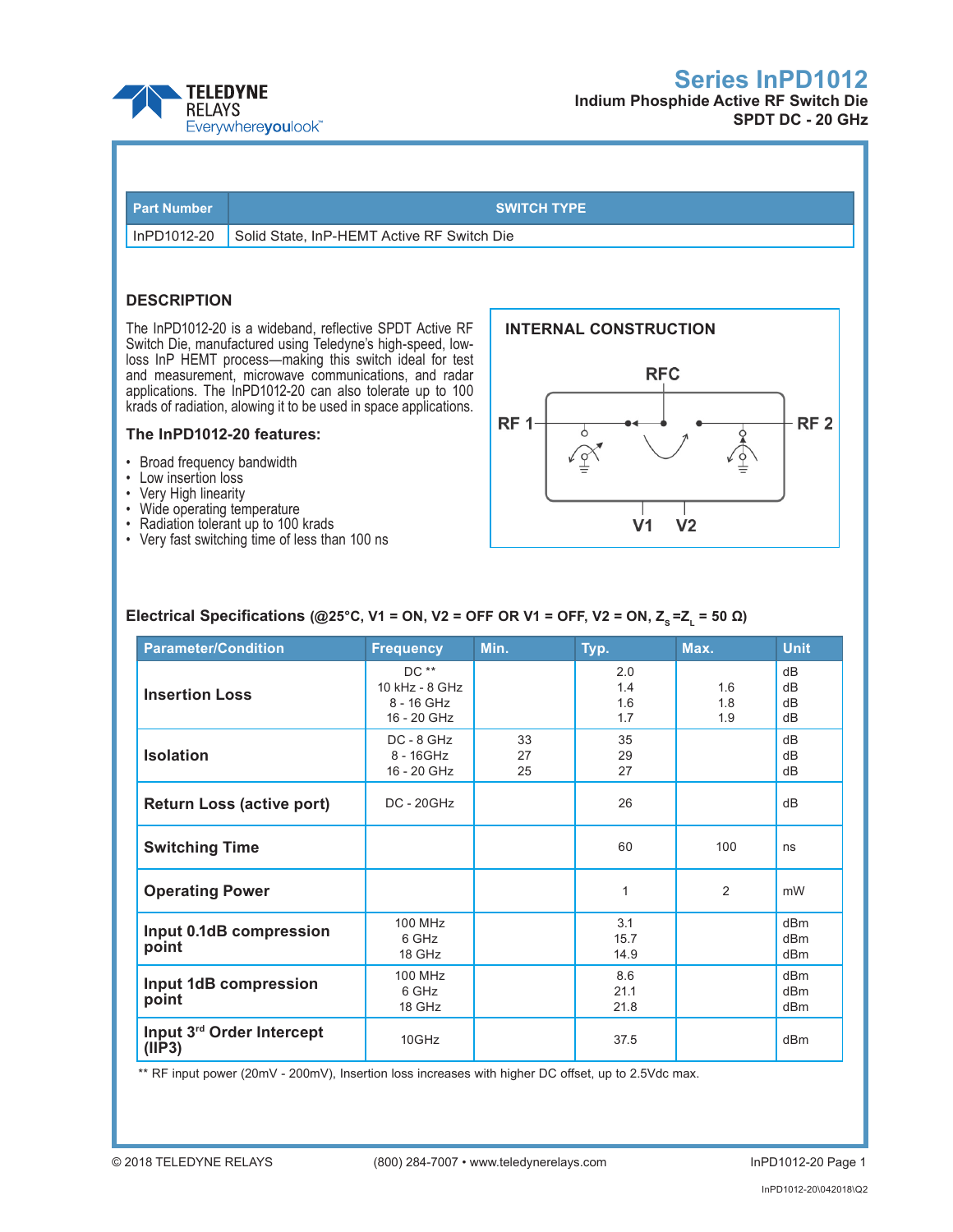

**Indium Phosphide Active RF Switch Die SPDT DC - 20 GHz**

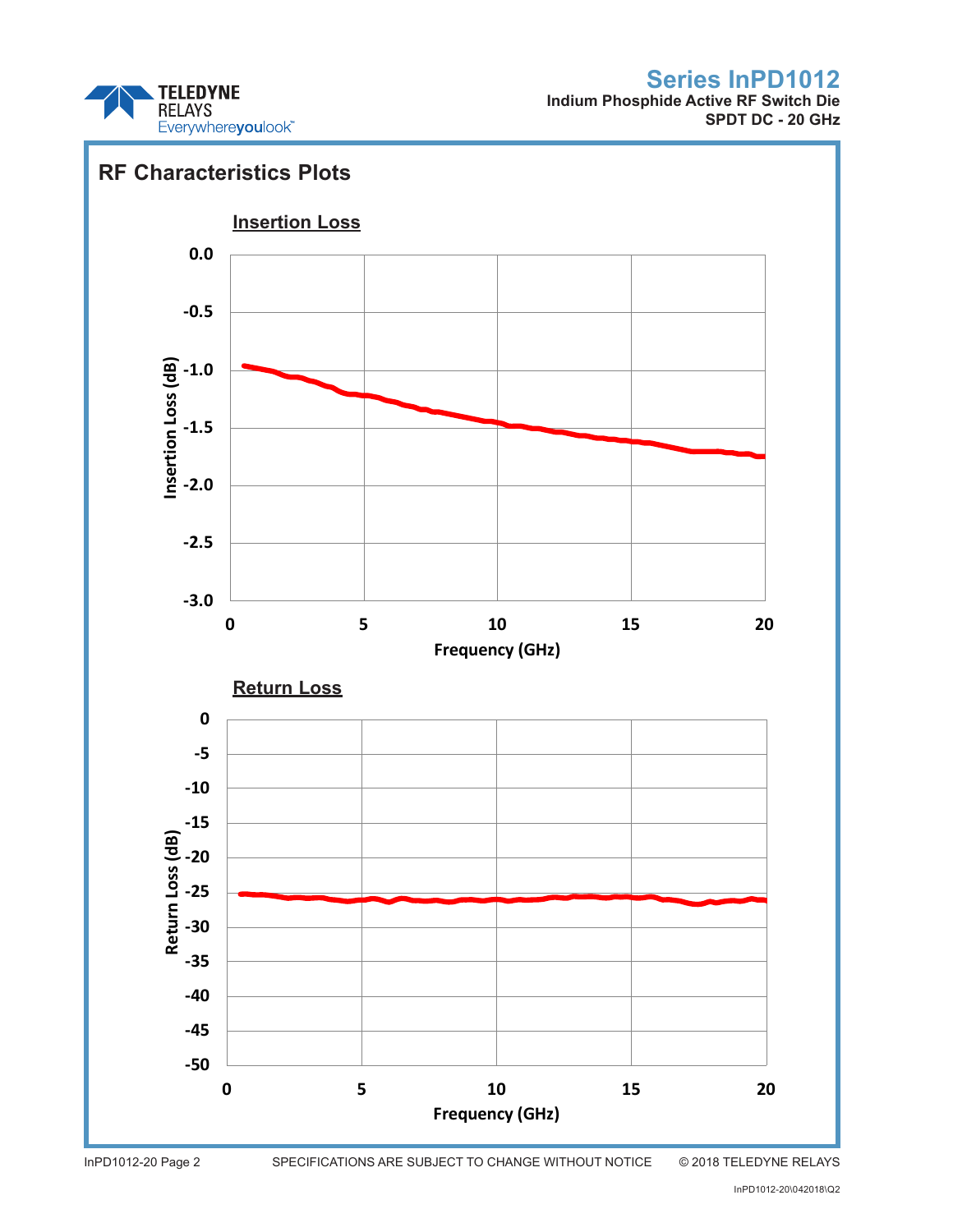

**Indium Phosphide Active RF Switch Die SPDT DC - 20 GHz**



## **Physical Specifications**

| <b>Parameter</b>                                                 | Min.      | Typ.      | Max.      | <b>Unit</b> |
|------------------------------------------------------------------|-----------|-----------|-----------|-------------|
| Die Size, Singulated (x,y)<br>maximum tolerance = $\pm 10 \mu$ m | 820 x 950 | 830 x 960 | 840 x 970 | µm          |
| <b>Wafer Thickness</b>                                           | 615       | 625       | 635       | μm          |
| <b>Bump Pitch</b>                                                | 150       |           |           | μm          |
| <b>Bump Height</b>                                               | 50        | 60        | 70        | µm          |
| <b>Bump Diameter</b>                                             |           | 79        |           | µm          |
| <b>UBM Diameter</b>                                              | 65        | 69        | 74        | µm          |

## **Environmental Specifications**

| <b>Operating Temperature</b><br>Range | -65       | $+125$ | °C |
|---------------------------------------|-----------|--------|----|
| <b>Storage Temperature</b><br>Range*  | $-65$     | $+125$ | °C |
| <b>ESD Sensitivity (HBM)</b>          | Class 1   |        |    |
| <b>MSL Sensitivity</b>                | TRD       |        |    |
| <b>Radiation Tolerance</b>            | 100 krads |        |    |